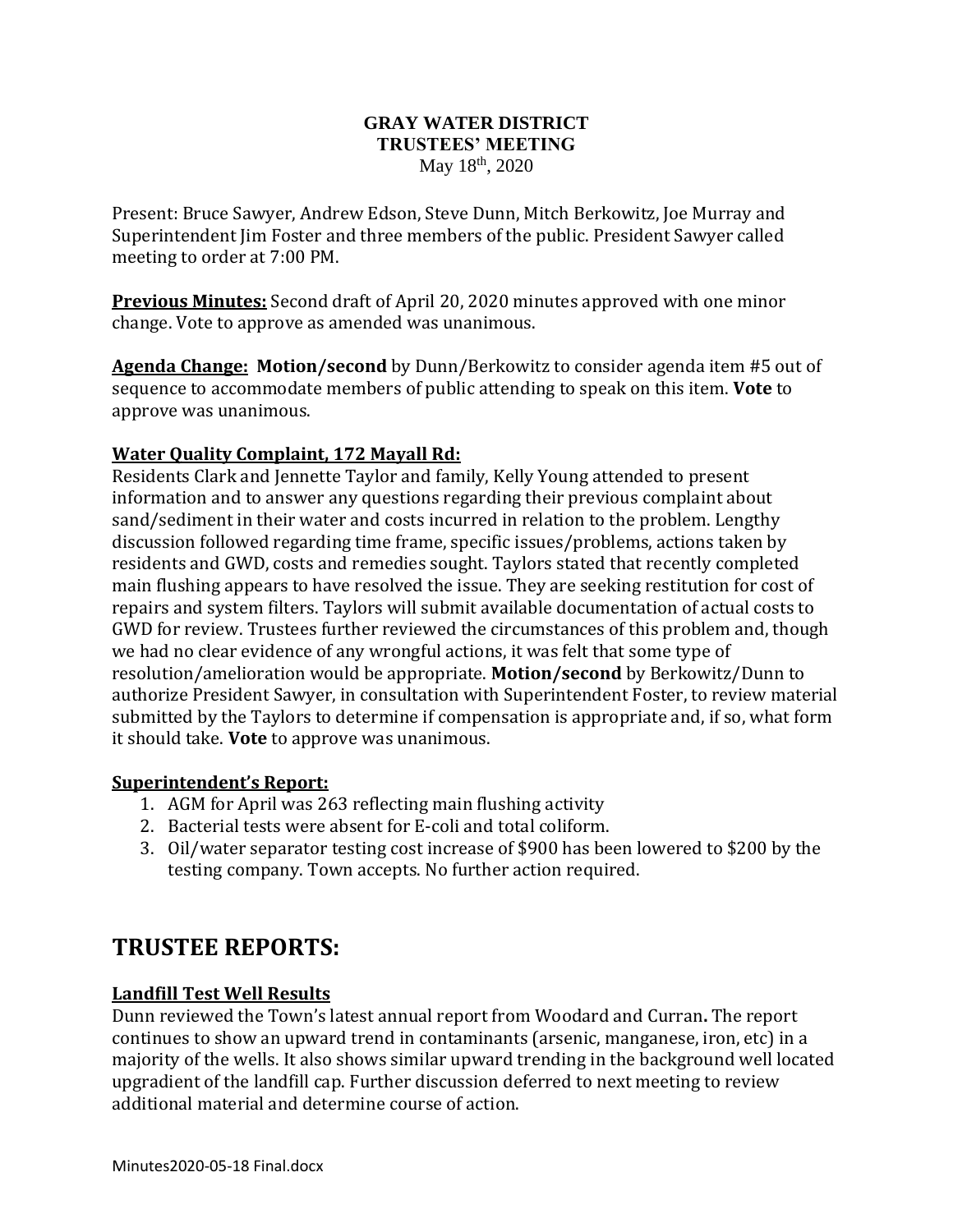### **MDOT Route 100 work**

Dunn reported on a letter from MDOT received by the Crossroads Church. Details are sketchy but letter notes "…. improvements to Lewiston Rd beginning at Rt 26 and extending north 2.85 miles.". Project may have implications for our water infrastructure. Letter was from MDOT, Region 1 office in Scarborough. Signed by Thomas Patterson, Property Office Tech. (207)592-3777.

**Action:** Superintendent to contact MDOT for more detailed information.

# **OLD BUSINESS:**

### **Rate Case:**

Conference call was held with MRWA. Suggested changes to filing will be included. Public hearing date was set at August 19,2020. New schedule has been proposed by MRWA because the public hearing venue is unavailable for August 19th. MRWA proposed new schedule changes public hearing to July 16, 2020 and adjusts other milestone dates to coordinate. **Motion/second** by Berkowitz/Murray to approve revised schedule. **Vote** to approve was unanimous.

### **SCADA Controls System:**

Previously discussed as part of information provided by Berkowitz under Trustee Reports. Superintendent follow up with current controls vendor indicates our current system can be converted to internet access for about \$650 plus internet provider subscription costs. Computer system upgrade to, at least, Windows 7 would be needed for enhanced control. Trustees feel a longer term upgrade to Windows 10 would be more cost effective. Edson noted that Woodard and Curran is a possible vendor source for upgrade evaluation. **Motion/second** by Berkowitz/Dunn to authorize Superintendent to proceed with minor update to internet access. **Vote** to approve was unanimous **Action:** Superintendent to implement the minimum cost upgrade. **Action:** Superintendent to get ballpark estimate for more robust upgrade from current vendor.

### **Sanitary Survey:**

Previously discussed under Superintendent's Report. Updates on major issues identified in the Sanitary Inspection Report:

- All of required 24 months of MOR reports have been completed and submitted on schedule.
- Flushing of mains completed May 13th. Required directional flushing plan was developed based on actual experience during this process.
- Lead containing parts are being removed from old meters and held to be scrapped.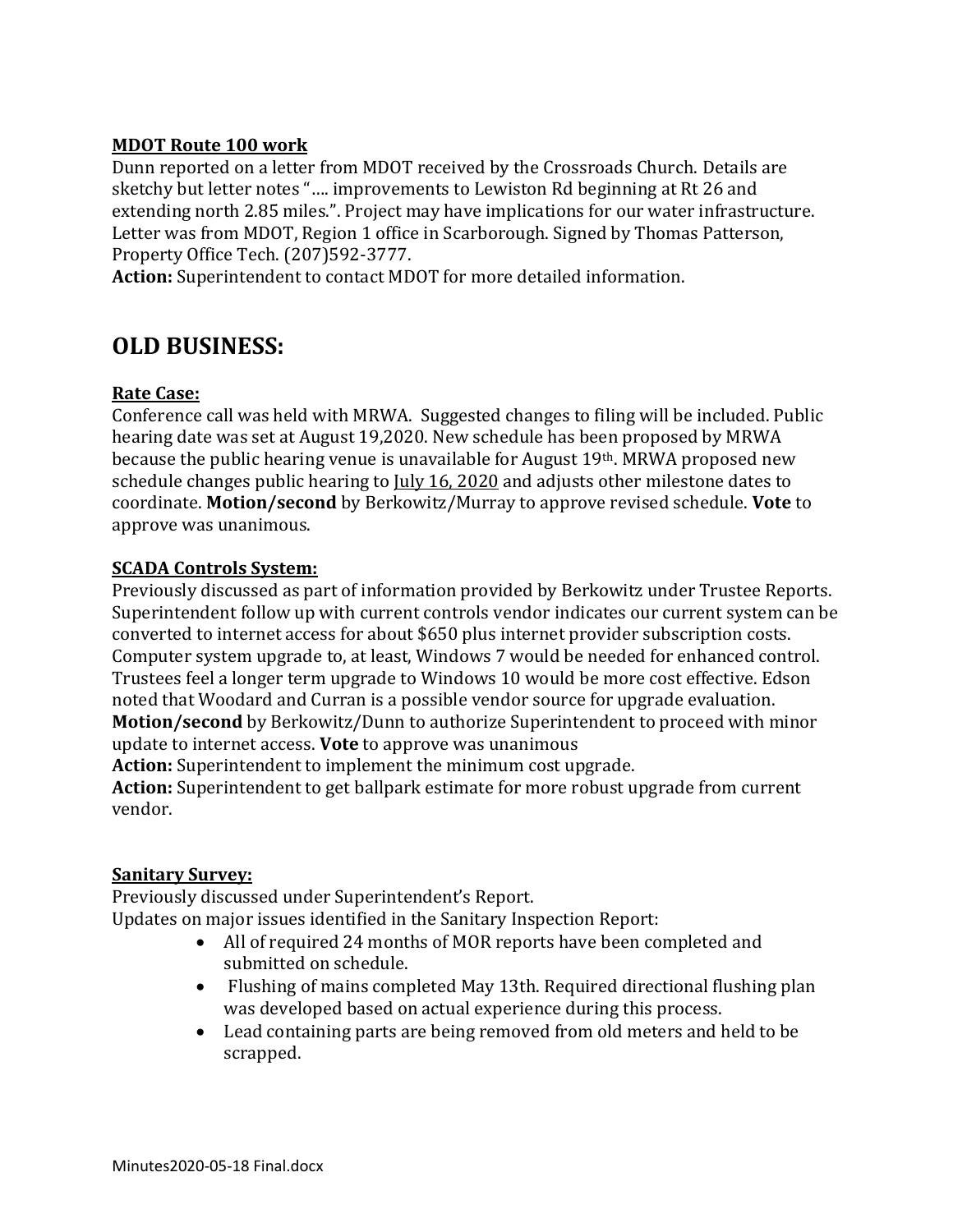Four recommendations remain without specific deadline dates.

- Master plan update
- Develop and implement valve exercise program
- Wellhead protection plan (possibly part of Master Plan)
- Inspection of Dry Mills tank

### **North Raymond Road Project:**

Start date for project delayed for 30 days +. DOT is seeking another contractor to do the directional boring for water line under the stream. Gorrill and Palmer is set to do twice daily oversight inspections once water line work begins. Random visits by three GWD staff will be implemented throughout the water line work.

Superintendent provided official document prepared by Curtis Thaxter firm to facilitate project funding bond through Municipal Bond Bank:

> (1) That, in accordance with the provisions of Chapter 33 of the Private and Special Laws of Maine, 1929, as last amended and supplemented by the provisions of Chapter 11 of the Private and Special Laws of Maine, 2001, a public water improvement project consisting of a water main replacement on North Raymond Road/Route 26, including water mains and associated apparatus, a river crossing of mains and infrastructure improvements if money is available from the sum herein appropriated, in the Town of Gray (the "Project") by the Gray Water District is hereby authorized and approved;

> (2) To fund said project, a sum not to exceed Four Hundred Thousand Dollars (\$400,000) is hereby appropriated;

> (3) To meet said appropriation, the issuance of bonds or notes of the Gray Water District (including temporary notes in anticipation of the sale thereof) in an aggregate principal amount not to exceed Four Hundred Thousand Dollars (\$400,000) is hereby authorized and approved and the Treasurer and the President of the Board of Trustees are hereby authorized to execute and deliver said securities on behalf of the Gray Water District with discretion to fix the date(s), maturity(ies), interest rate(s), denominations(s), place(s) of payment, form and other details of said securities and to provide for the sale thereof; and

> (4) Application to the Maine Public Utilities Commission and the execution and filing such application by the Treasurer of the Gray Water District for the approval of issue of securities by the Gray Water District up to Four Hundred Thousand Dollars (\$400,000) aggregate principal amount of bonds is hereby authorized and approved.

> (5) In anticipation of issuance of the bonds for the Project, the Gray Water District hereby adopts its Declaration of Official Intent with respect to the reimbursement of certain expenditures which may be made with respect to the Project from the proceeds of the bonds.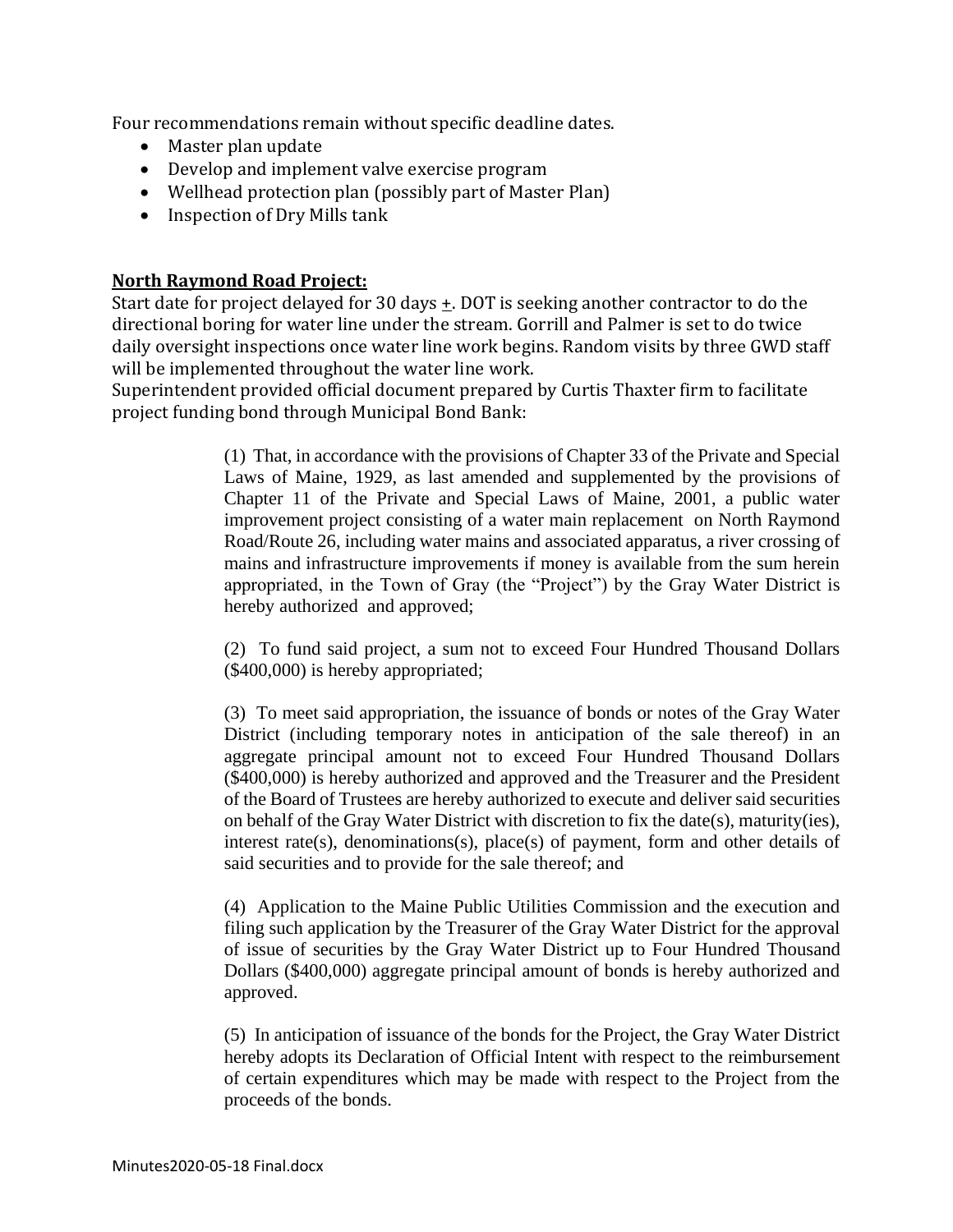(6) The Gray Water District is authorized to apply to the Maine Municipal Bond Bank ("MMBB") a loan of \$400,000.

(7) The Treasurer and the President of the Board of Trustees are hereby authorized and empowered to do or cause to be done all such acts and things, and to execute and deliver all such certificates and documents, as may be necessary to accomplish the purpose and intent of this vote for the sale by the Gray Water District of up to Four Hundred Thousand Dollars (\$400,000) aggregate principal amount of the bonds of the District as aforesaid.

**Motion/second** by Berkowitz/Dunn to approve seven part resolution as prepared by Curtis Thaxter (copy attached and made part of these minutes). **Vote** to approve was unanimous.

### **Line of Credit:**

Sawyer determined that Key Bank offered the best opportunity for a short-term line of credit to cover operational costs as needed during project work. **Motion/second** by Dunn/Murray to authorize Sawyer to establish \$50,000 line of credit with Key Bank with two signature requirement. **Vote** to approve was unanimous. **UPDATE: Key Bank has approved the requested line of credit.**

# **PFAS Water Quality Testing:**

Test results received from Sevee and Maher show good result. Suggestion made to put the letter result and some basic info up on our web site.

**Action:** Murray to work with Sudiek on web site posting.

## **NOAA Request for Water Service:**

Waiting for survey cost estimates from Gorrill and Palmer to provide to NOAA along with our requirement for100% of funding in advance of any obligations by GWD. Sawyer spoke with New Gloucester Water Superintendent and Town Manager. There were no issues regarding GWD routing to service the NOAA site. The possible need to contact No. Yarmouth Water was discussed

**Action:** Superintendent to provide info to NOAA when estimates received.

**Action:** Superintendent to contact Yarmouth Water District to determine if any issues regarding this project.

## **Request for Service, Valley High Rd:**

Resident has previously requested service directly from East Gray well line which would require overland access across U Maine Foundation land as a minimum condition. Resident request to U Maine has been declined. There may or may not be further activity on the request.